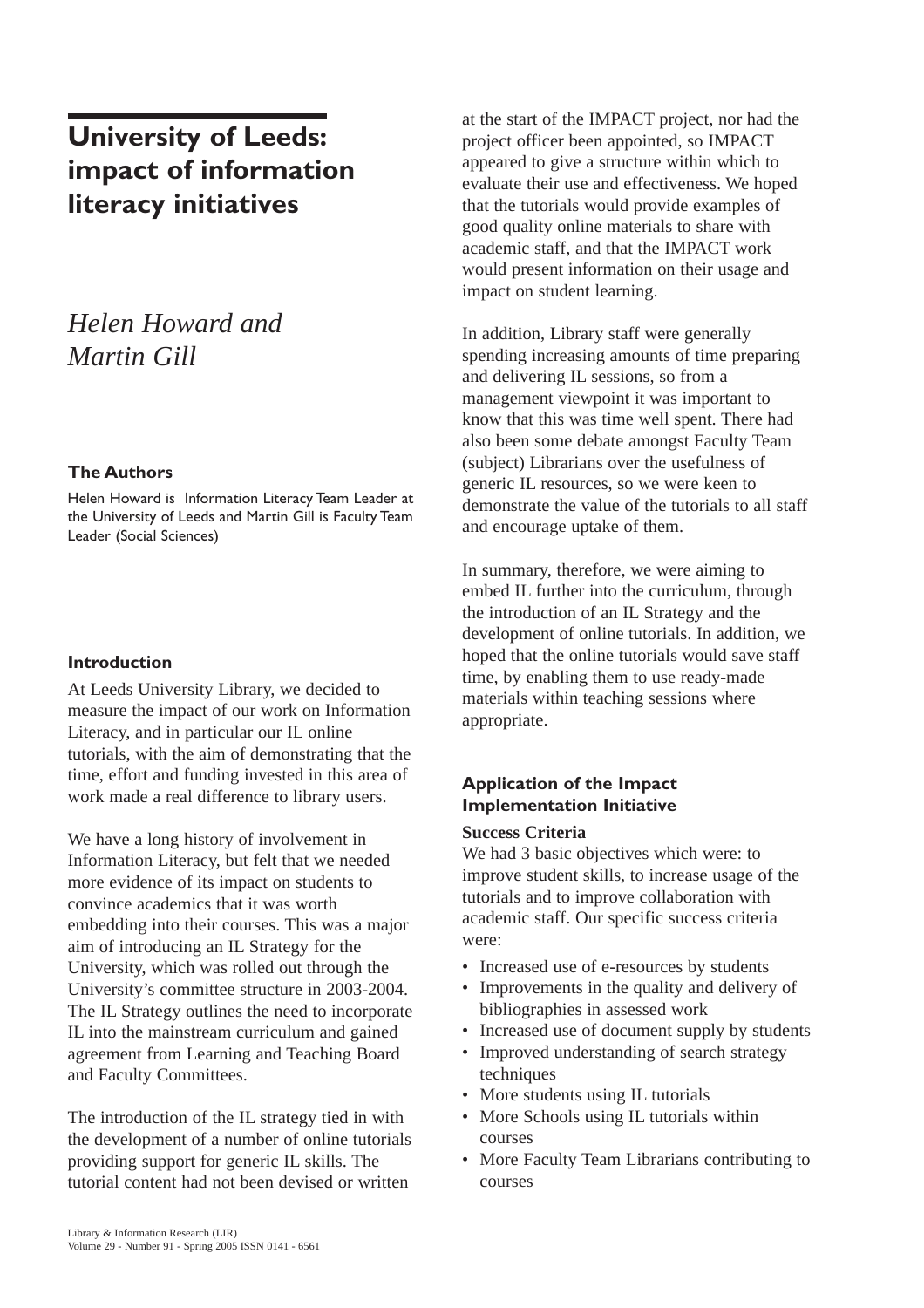- Increased consultation / involvement in course planning stage
- Inclusion of IL in progress files
- Increased inclusion of IL as an integral part of courses

## **Evidence Collected**

We tried to collect a range of evidence to assess to what extent we were meeting our success criteria. This included:

- Athens and Library Management system statistics (baseline and after) for a picture of e-resource usage
- Interviews with academics
- Pre- and post-training evaluation of student skills
- 20% sample of bibliographies (baseline and after) to assess improvement
- Evidence of reflection in student progress files
- Document supply statistics to assess the range of resources used
- Evaluation of search strategies produced by students
- Web statistics of online tutorial usage
- Survey of Faculty Team Librarians to assess extent of involvement in courses / course planning and usage of online tutorials in courses
- User evaluation of online tutorials (students and tutors)
- Assessment of existing Key Performance Indicators providing data of FTL involvement in courses
- Data on the number of committees where IL discussed

## **Methods used**

A variety of quantitative methods were used for gathering data relating to the usage of eresources, online tutorials and document supply. These were often already available as existing statistics or key performance indicators which suited our purpose.

Pre and post-training evaluation questionnaires were used with groups of students to measure skills levels in areas of referencing and search techniques. A quiz was used to assess levels of understanding and learning amongst students completing the searching tutorial. This helped to establish the quality of the tutorial content, as well as the impact on student skills.

Basic questionnaire evaluation forms were provided to large numbers of students to assess the usability and usefulness of tutorials (as perceived by students). In addition, Faculty Team Librarians using the tutorials within a teaching session completed a tutor evaluation form to rate the success of this approach, as compared with a traditional teaching session.

All Faculty Team Librarians were surveyed in September 2004 to assess the effect that the IL Strategy and online tutorials had had on their involvement in teaching on courses and curriculum development.

Contact with academic staff occurred in a number of ways, including individual meetings and through Learning and Teaching committees, with the aim of assessing improvements in student skills, as well as levels of library involvement in courses / course planning. Indication of improvements to assessed work was also sought.

Whilst we were generally effective in gathering the evidence we set out to, there were a few areas where this proved more difficult than expected. For example, we wanted statistics on the levels of usage of certain e-resources, but found that due to changes in the way data was provided by our systems we were not able to compare results. We also made less progress than we had hoped with analysing bibliographies, given the time needed to organise and carry this out, and in measuring the impact of IL in student progress files.

## **Significant results and how they have been used**

Prior to the IMPACT work, we had little experience of pre and post evaluation, but have found this particularly useful. An example of this was where Design students completed a questionnaire at the start of the training session to determine which tutorials they should complete. This experience illustrated the need to pilot questions on a smaller group of students first, but overall we found this to be effective, if